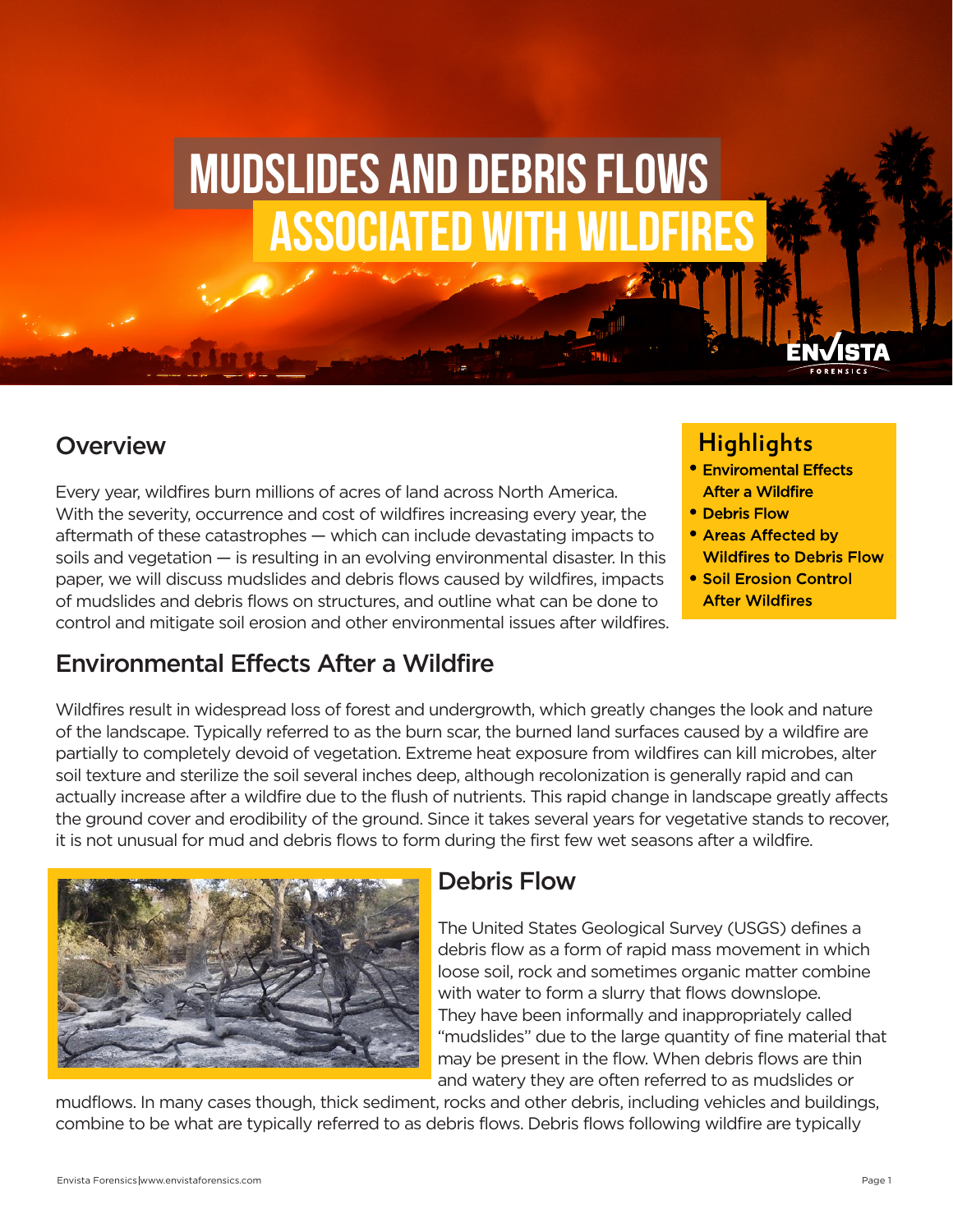

triggered by heavy precipitation or snowmelt. They are a problem due to their rapid onset, high speed of movement and high level of energy as they move downslope and into more confined valleys. Debris flows can inundate and damage structures, infrastructure and foundations in their path and have the potential to move objects as large as cars and houses.

#### The Susceptibility of Areas Affected By Wildfires to Debris Flow

The Universal Soil Loss Equation (USLE) is a mathmatical model that derives the process of soil erosion. It is used to predict the

long-term average annual rate of erosion on a field slope, based on characteristics such as rainfall patterns, soil types, topography, crop systems and management practices.

#### **The USLE is defined as : A=KR(LS)C(P)**

Where A=Estimate of Soil loss (in rate tons/Hectare/year); K=Soil erodibility factor (In place versus exposed); LS=Slope Factor (Normal versus man-made changes); C=Crop Management Factor (Cover) with the P factor being the man induced reduction in rate of erosion.

After a wildfire, most of the factors in the USLE are not impacted, except for the Crop Management Factor (C).

The Crop Management Factor for a forest area prior to a wildfire is 0.005 whereas clear land after wildfire would be 1.6, as diagramed in the image to the right. This equates to an increase of more than 300 times in soil loss potential after a fire. In addition, as the figure to the right depicts, the energy impact of raindrops on exposed soils is 500 times worse than on vegetative environments where there is ground cover, plants and large trees. Moreover, in burn scar areas, the material on the surface contains very loose ash, as well as soils that may have undergone altered soil texture due to the intensity of the wildfires. These surface conditions are more susceptible to erosion.

In addition to the heightened potential for erosion after a fire, there is also a corresponding increase in water runoff from the burn scar area, which adds concern for downstream flooding.



"Chaudhuri, Subrata & Raja, R. & Meena, Babu. (2008). Soil and Water Conservation Measures in Broad Bed and Furrow System.

# Soil Erosion Control After Wildfires

One of the most immediate consequences after wildfires is the increased potential for soil erosion. Newly exposed soils are susceptible for a few years after wildfires, and in particular the first rainy season after the fire. Getting appropriate vegetation planted to stabilize the area is critical. Some of the other interim measures that can be taken are:

- Contour log terraces
- Drainage system modifications
- Erosion control blankets and other geosynthetics netting
- Leaving existing burned vegetation in place if there is no threat to personal safety or property
- Mulching
- Silt fences
- Steeper slopes may need terracing
- Straw bales
- Straw wattles
- Surface roughening